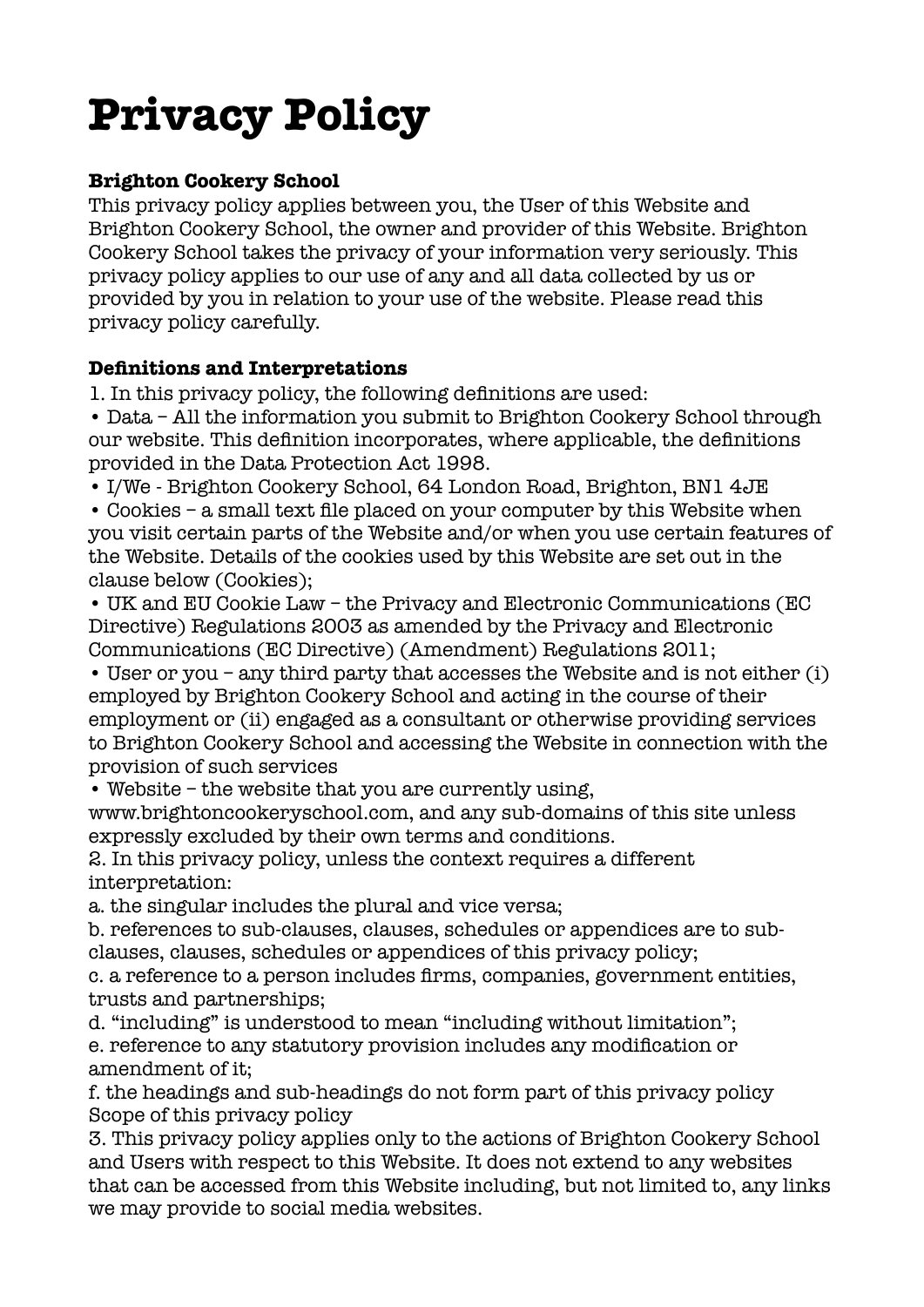#### **Data collected**

4. We may collect the following Data, which includes personal Data, from you: a. Name

b. Date of Birth;

c. Contact Information such as email addresses and telephone numbers;

d. IP address (automatically collected);

e. Web browser type and version (automatically collected);

f. Operating system (automatically collected);

in each case, in accordance with this privacy policy

#### **Our use of Data**

5. For purposes of the Data Protection Act 1998, Brighton Cookery School is the "data controller".

6. We will retain any Data you submit for 12 months.

7. Unless we are obliged or permitted by law to do so, and subject to any third party disclosures specifically set out in this policy, your Data will not be disclosed to third parties. This includes our affiliates and / or other companies within our group.

8. All personal Data is stored securely in accordance with the principles of the Data Protection Act 1998. For more details on security see the clause below (Security).

9. Any or all of the above Data may be required by us from time to time in order to provide you with the best possible service and experience when using our Website. Specifically, Data may be used by us for the following reasons:

a. internal record keeping;

b. improvement of our products / services;

c. transmission by email of promotional materials that may be of interest to you;

d. contact for market research purposes which may be done using email, telephone, fax or mail. Such information may be used to customise or update the Website; in each case, in accordance with this privacy policy.

#### **Third party websites and services**

10. Brighton Cookery School may, from time to time, employ the services of other parties for dealing with certain processes necessary for the operation of the Website. The providers of such services have access to certain personal Data provided by Users of this Website.

11. Any Data used by such parties is used only to the extent required by them to perform the services that we request. Any use for other purposes is strictly prohibited. Furthermore, any Data that is processed by third parties will be processed within the terms of this privacy policy and in accordance with the Data Protection Act 1998.

#### **Links to other websites**

12. This Website may, from time to time, provide links to other websites. We have no control over such websites and are not responsible for the content of these websites. This privacy policy does not extend to your use of such websites. You are advised to read the privacy policy or statement of other websites prior to using them.

**Changes of business ownership and control**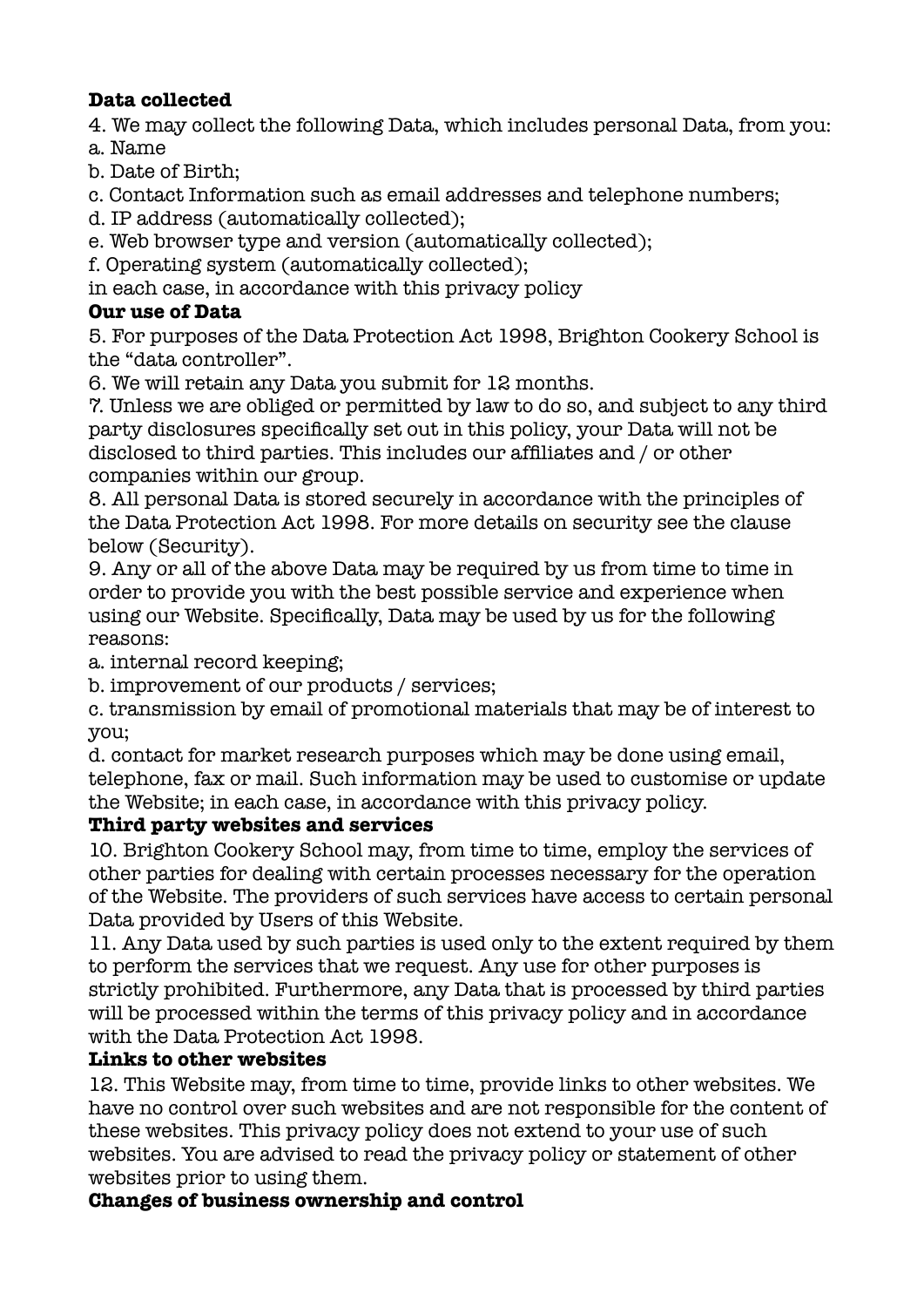13. Brighton Cookery School may, from time to time, expand or reduce our business and this may involve the sale and/or the transfer of control of all or part of Brighton Cookery School. Data provided by Users will, where it is relevant to any part of our business so transferred, be transferred along with that part and the new owner or newly controlling party will, under the terms of this privacy policy, be permitted to use the Data for the purposes for which it was originally supplied to us.

14. We may also disclose Data to a prospective purchaser of our business or any part of it.

15. In the above instances, we will take steps with the aim of ensuring your privacy is protected.

# **Controlling use of your Data**

16. Wherever you are required to submit Data, you will be given options to restrict our use of that Data. This may include the following:

17. use of Data for direct marketing purposes; and

18. sharing Data with third parties.

#### **Functionality of the Website**

19. To use all features and functions available on the Website, you may be required to submit certain Data.

20. You may restrict your internet browser's use of Cookies. For more information see the clause below (Cookies).

#### **Accessing your own Data**

21. You have the right to ask for a copy of any of your personal Data held by Brighton Cookery School (where such Data is held) on payment of a small fee, which will not exceed £5.00.

#### **Security**

22. Data security is of great importance to Brighton Cookery School and to protect your Data we have put in place suitable physical, electronic and managerial procedures to safeguard and secure Data collected via this Website.

23. If password access is required for certain parts of the Website, you are responsible for keeping this password confidential.

24. We endeavour to do our best to protect your personal Data. However, transmission of information over the internet is not entirely secure and is done at your own risk. We cannot ensure the security of your Data transmitted to the Website.

#### **Cookies**

25. This Website may place and access certain Cookies on your computer. Brighton Cookery School uses Cookies to improve your experience of using the Website and to improve our range of products and services. Brighton Cookery School has carefully chosen these Cookies and has taken steps to ensure that your privacy is protected and respected at all times.

26. All Cookies used by this Website are used in accordance with current UK and EU Cookie Law.

27. Before the Website places Cookies on your computer, you will be presented with a pop-up requesting your consent to set those Cookies. By giving your consent to the placing of Cookies, you are enabling Brighton Cookery School to provide a better experience and service to you. You may, if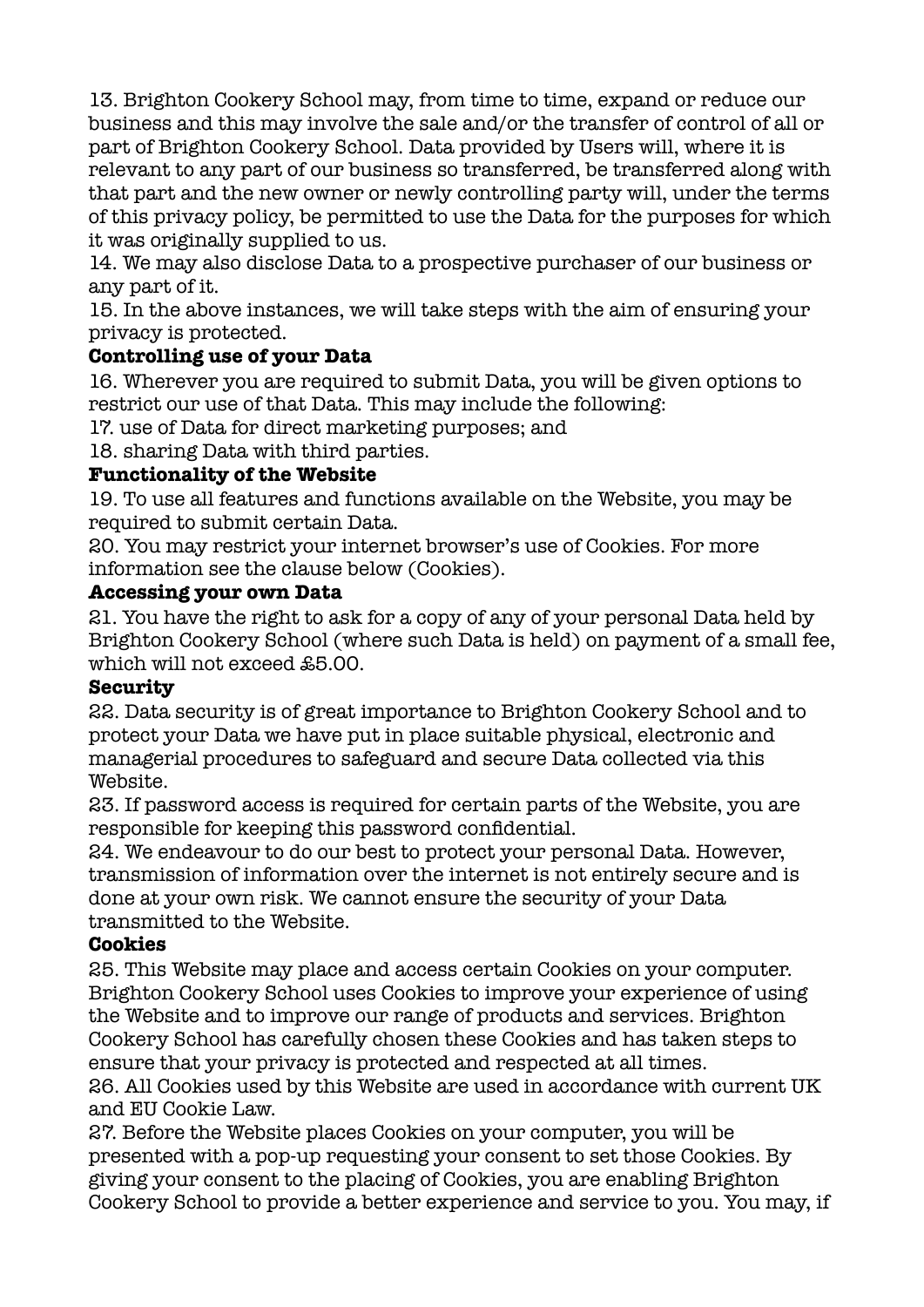you wish, deny consent to the placing of Cookies; however certain features of the Website may not function fully or as intended.

28. This Website may place the following Cookies:

• Strictly necessary cookies – These are cookies that are required for the operation of our website. They include, for example, cookies that enable you to log into secure areas of our website, use a shopping cart or make use of ebilling services.

• Analytical/performance cookies – They allow us to recognise and count the number of visitors and to see how visitors move around our website when they are using it. This helps us to improve the way our website works, for example, by ensuring that users are finding what they are looking for easily. 29. You can choose to enable or disable Cookies in your internet browser. By default, most internet browsers accept Cookies but this can be changed. For further details, please consult the help menu in your internet browser. 30. You can choose to delete Cookies at any time; however you may lose any information that enables you to access the Website more quickly and efficiently including, but not limited to, personalisation settings.

31. It is recommended that you ensure that your internet browser is up-todate and that you consult the help and guidance provided by the developer of your internet browser if you are unsure about adjusting your privacy settings.

#### **General**

32. You may not transfer any of your rights under this privacy policy to any other person. We may transfer our rights under this privacy policy where we reasonably believe your rights will not be affected.

33. If any court or competent authority finds that any provision of this privacy policy (or part of any provision) is invalid, illegal or unenforceable, that provision or part-provision will, to the extent required, be deemed to be deleted, and the validity and enforceability of the other provisions of this privacy policy will not be affected.

34. Unless otherwise agreed, no delay, act or omission by a party in exercising any right or remedy will be deemed a waiver of that, or any other, right or remedy.

35. This Agreement will be governed by and interpreted according to the law of England and Wales. All disputes arising under the Agreement will be subject to the exclusive jurisdiction of the English and Welsh courts. Changes to this privacy policy

36. Brighton Cookery School reserves the right to change this privacy policy as we may deem necessary from time to time or as may be required by law. Any changes will be immediately posted on the Website and you are deemed to have accepted the terms of the privacy policy on your first use of the Website following the alterations.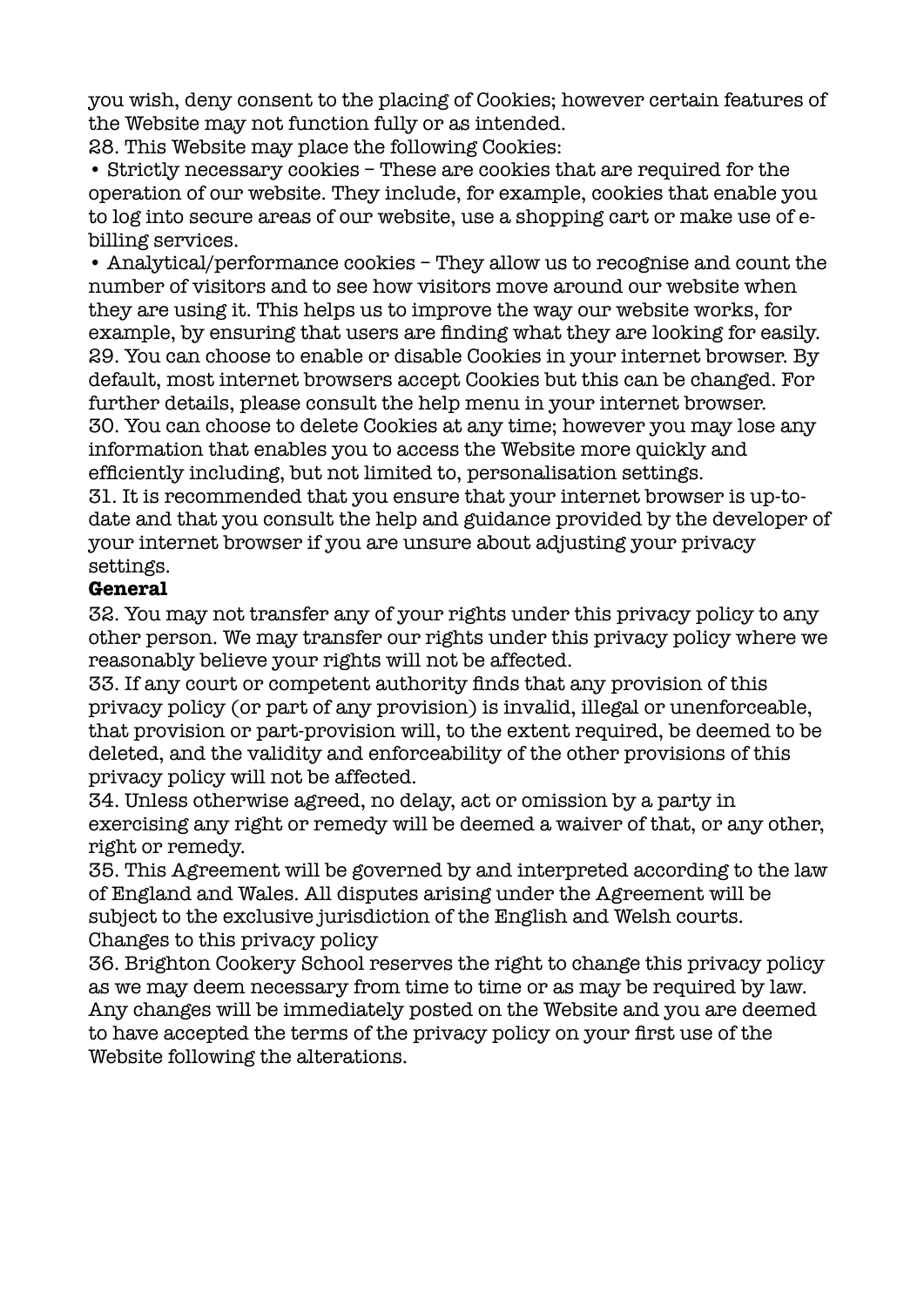# **Brighton Cookery School Data Protection Policy**

This privacy policy applies between you, the User of this Website and Brighton Cookery School, the owner and provider of this Website. Brighton Cookery School takes the privacy of your information very seriously. This privacy policy applies to our use of any and all Data collected by us or provided by you in relation to your use of the Website. Please read this data protection policy carefully.

# **1. Data we collect**

Our website is hosted by WordPress and it uses cookies to track visitor information. Find out more under 'Cookies' below

If you are on our mailing list we will only hold your full name, email address and phone number if you have provided it.

# **2. How we use your information**

For marketing purposes: sending you emails, which we can address to you. This information is held securely in our account with a website called Mailchimp, and we use it for nothing other than sending you emails. You can find Mailchimp's privacy policy [here](https://mailchimp.com/legal/privacy/).

If you sign up to one of our courses, we may need to contact you directly to confirm event details, or alert you to a change circumstances. In these cases we will contact you using the information you supplied to us directly, or to our ticket booking partners.

We will never give or sell your information to a third party.

# **3. Photographs & Videos**

Images of staff and Brighton Cookery School event attendees may be captured at events. Brighton Cookery School will seek your permission before using such images online or in print for promotional purposes. If you wish to rescind that permission, please [email](mailto:info@brightoncookeryschool.com) us

# **4. Data Retention**

We will keep your details for as long as Brighton Cookery School continues to run events, and for as long as you wish to receive emails from us – you are free to unsubscribe at any time. There is an unsubscribe link on the bottom of every email.

# **5. Data Breaches**

If your data is compromised, we promise to contact you as soon as we learn of the breach.